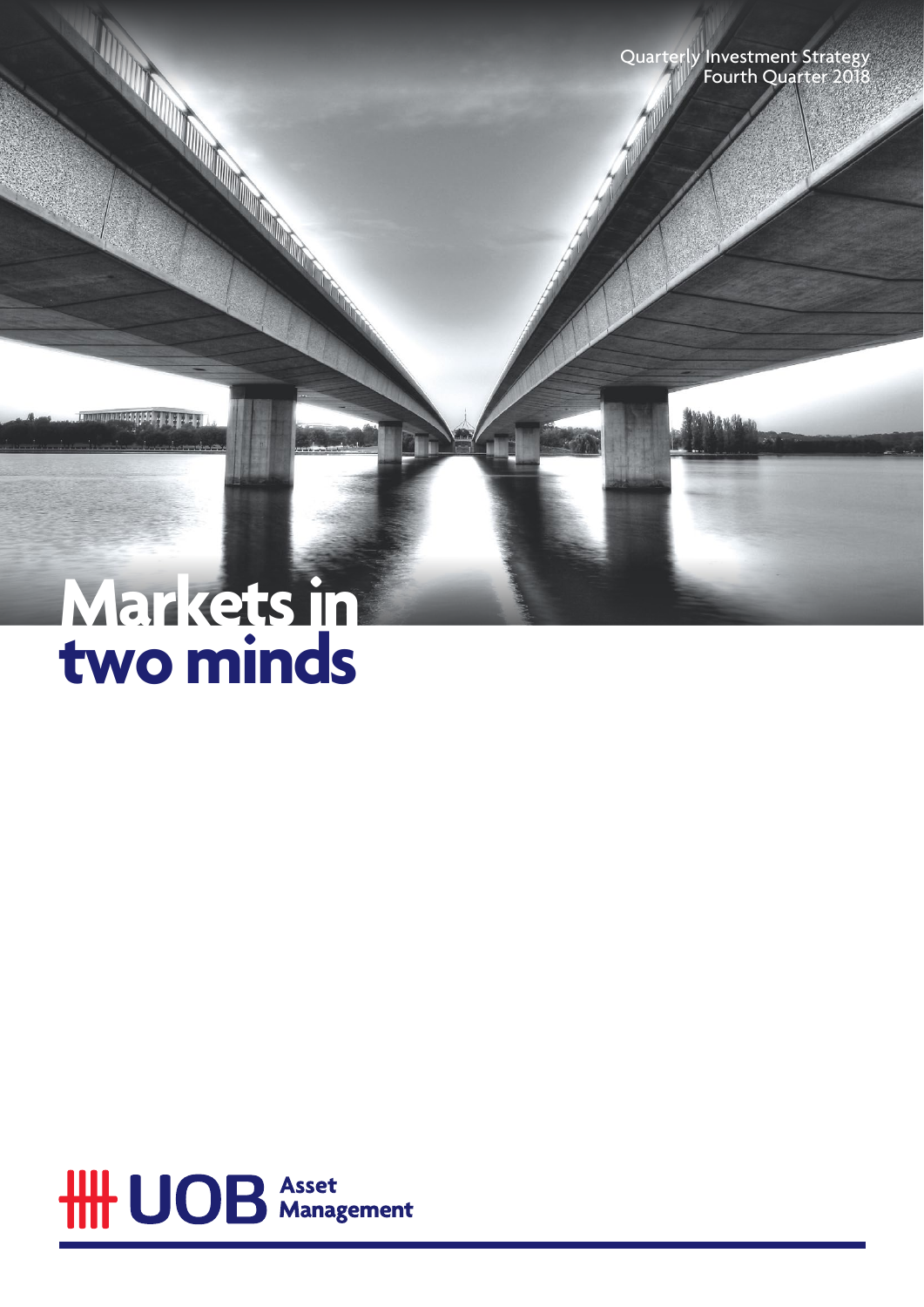#### **Investment Strategy**

Global Asset Allocation

Global Investment Strategy

US Equity

Europe Equity

Japan Equity

Asia Ex-Japan Equity

Global Fixed Income Strategy

Currencies

Commodities

Alternatives

Contact Details



This is an interactive PDF. For ease of reading. simply click on the navigation bar to go to the desired section.

# Investment Strategy

We have been overweight on global equities throughout 2018 relative to fixed income even as a bullish sentiment eluded the markets. The reason for this is that the world index was driven by the US market while most other markets have underperformed the global benchmark since year-to-date.

Despite the strong fundamentals supporting the market, a bearish sentiment is weighing. Global gross domestic product (GDP) growth is above trend for 2018 and is as strong as it was in 2017. Additionally, corporate earnings growth is even stronger in 2018 compared to 2017. However, offsetting the strong market fundaments are a growing number of risks. Investors are concerned about the ageing cycle, the pressures on emerging markets (EM), trade tensions, inflation and rate risks, European politics, Iran sanctions, rising oil prices, etc.

The key call for the last quarter of 2018 is to determine which factor will ultimately get the upper hand by the end of the year – strong macro fundamentals or the growing anxiety over risk issues. Our view is that strong fundamentals will be supportive of healthy market performance. This implies that equities should continue to outperform and in an increasingly broad-based manner. Fixed income should provide positive returns through the end of the year while continuing to face headwinds from rising rates.

We continue to overweight equities, underweight fixed income, neutralise commodities, overweight alternatives and underweight cash.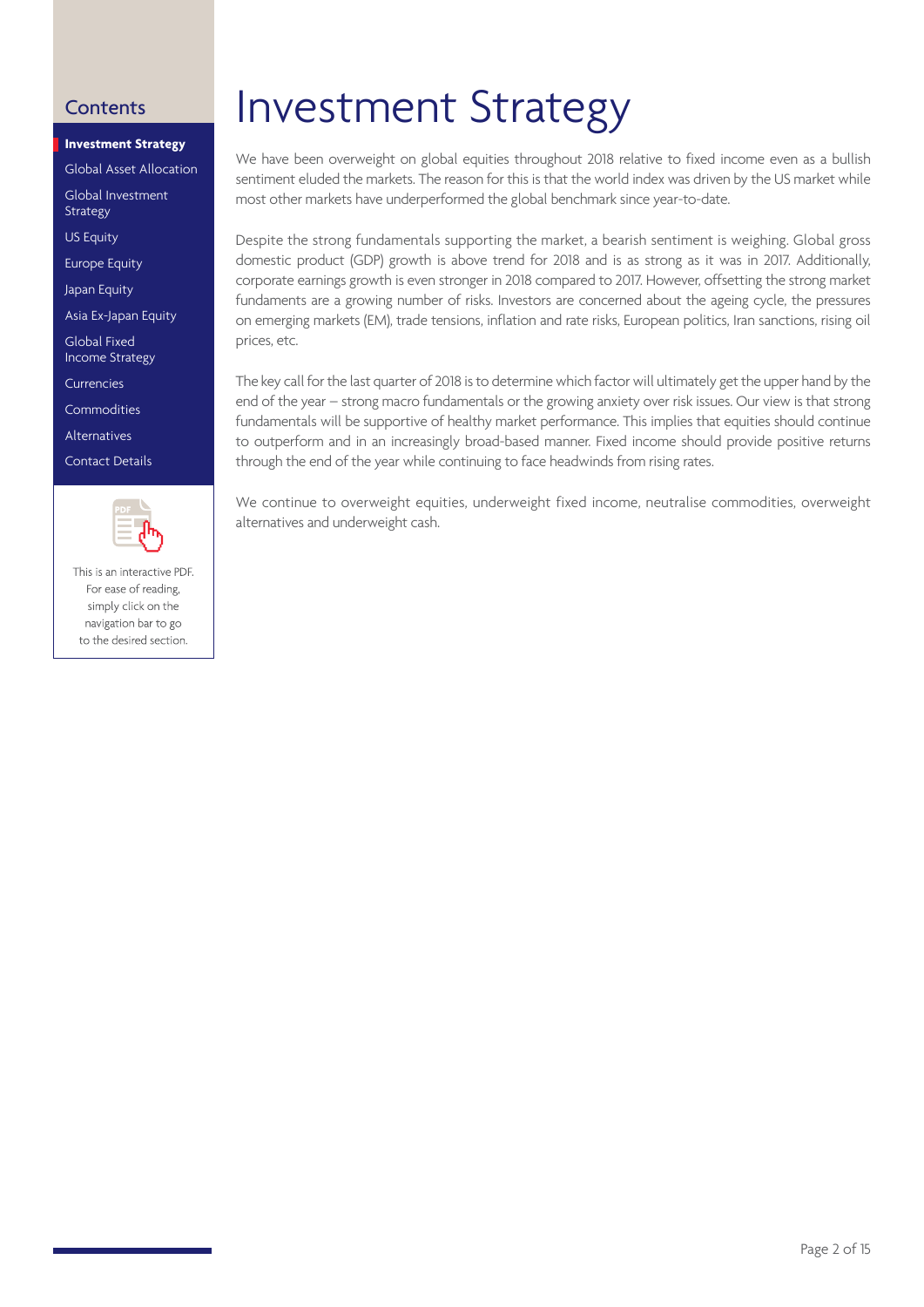Investment Strategy

**Global Asset Allocation** 

Global Investment Strategy

US Equity

Europe Equity

Japan Equity

Asia Ex-Japan Equity

Global Fixed Income Strategy

**Currencies** 

Commodities

Alternatives

Contact Details

# Global Asset Allocation

| Sector Allocation  | View  | <b>Notes</b>                                                                                                                                                                                                                                                                                          |
|--------------------|-------|-------------------------------------------------------------------------------------------------------------------------------------------------------------------------------------------------------------------------------------------------------------------------------------------------------|
| Equities<br>Æ      | $\pm$ | Rationale: Global GDP growth and global corporate earnings<br>growth remain a strong fundamental pillar of support for<br>global equities.<br>Risks: Trade wars, European politics (Italy), late stage growth,<br>and inflation could rise and trigger more rate hikes                                |
| Fixed Income       |       | Rationale: Stronger growth leads to rising rates which will be a<br>headwind for fixed income performance.<br>Risks: Bond yield moves have already been priced in, if growth<br>disappoints, bonds could be a surprise winner.                                                                        |
| Commodities<br>じっ。 |       | Rationale: Mixed performance trends in commodities - energy<br>is still strong, however slowing demand in China has moderated<br>metal pricing trends.<br>Risks: China's growth could slow more than expected.                                                                                        |
| Alternatives       | $\pm$ | Rationale: Equity and fixed income trends have been lacklustre<br>which give alternatives to achieve returns on lower volatility.<br>Risks: Extreme market volatility and market movements outside<br>of individual company performance.                                                              |
| Cash               |       | Rationale: We expect equity, fixed income and alternatives to<br>all be able to achieve positive returns over the coming quarter<br>and year at levels higher than cash rates.<br>Risks: Cash rates are rising and market weakness could make it<br>more attractive to overweight cash at some point. |
|                    |       |                                                                                                                                                                                                                                                                                                       |

Maximum Overweight: ++ Slight Overweight: + Neutral: Slight Underweight: - Maximum Underweight: --

## Summary

It is rare for macro fundamentals to be solid alongside markets that feel bearish. Often, above-trend growth and double-digit earnings expansion would lead to a bullish year for markets. Enter 2018, and markets are caught with a mix of risk issues. This includes the ageing cycle, EM challenges, trade tensions, risks of rising inflation and rates, European politics, etc. The question remains as to which issue will prevail through the end of the year. The strong fundamentals could lead to better sentiment while prevailing risks could also drag on growth and the markets. We lean toward the former and believe fears tend to fade over time. The fundamentals still remain and history has taught us this has been a more reliable driver of market trends.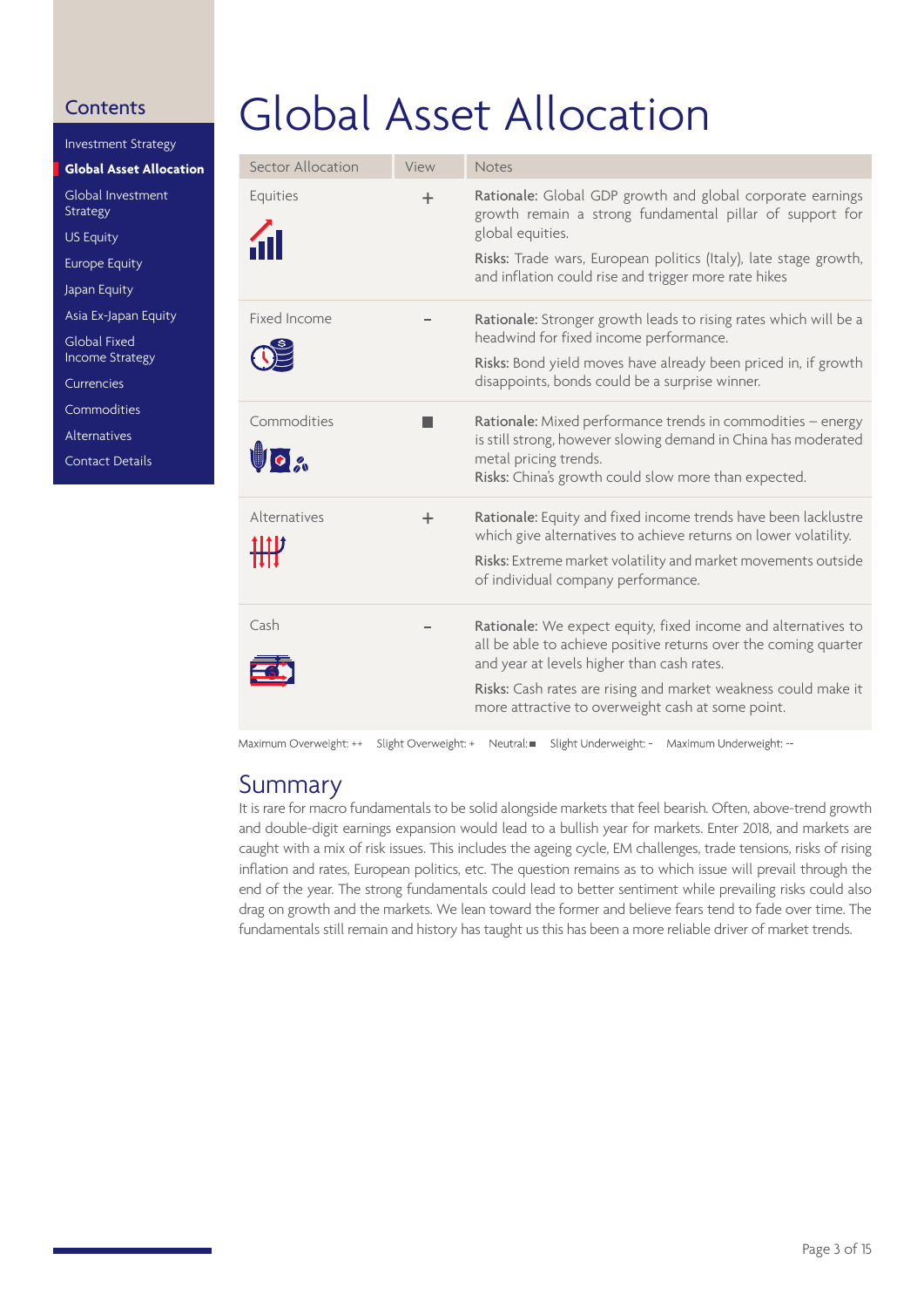Investment Strategy

Global Asset Allocation

**Global Investment Strategy**

US Equity

Europe Equity

Japan Equity

Asia Ex-Japan Equity

Global Fixed Income Strategy

Currencies

Commodities

Alternatives

Contact Details

# Global Investment Strategy

### Markets in two minds

So far for 2018, it has been a challenging time to articulate clear investment strategies with all asset classes being volatile. However, we continue to point out that the fundamentals for global equities remain attractive. We would also argue that the macro fundamentals for emerging markets are fairly strong. Our equity scorecards that monitor typical drivers of equity performance continues to look healthy. Leading indicators, absolute GDP growth, earnings growth, fund flows and fiscal policy all remain positive supporters of the scorecard. Valuations had previously been a negative but we have shifted valuations to neutral. As we enter the fourth quarter of 2018, global GDP growth expectations remain as high as in 2017.

The key concerns in global markets and in particular EM have largely revolved around political risks and interest rate policy divergence risks. One of the biggest geopolitical risks in 2018 has been global trade policies. While we calculate the direct effects of new trade tariffs from the US to be only slightly negative, we estimate that US\$250 billion in products with new tariffs would reduce China's GDP growth by 0.4% from the consensus target of 6.6%, the threats of new tariffs create uncertainties for markets. Additionally, while the US Federal Reserve (Fed) has raised rates, the European Central Bank (ECB) and Bank of Japan (BoJ) have kept rates low, which has led to a stronger US dollar, that has historically been a headwind to emerging markets. Moreover, the US has embarked on substantial fiscal stimulus in the form of tax cuts and spending increases at the peak of the cycle. This has the effect of putting additional pressure to raise rates and thus further reinforcing global rate divergences. Historically, a strong US economy has supported growth throughout global markets, but in this cycle that has been somewhat muted in the face of trade tensions that make it more complicated for global markets to benefit from strong US growth.

"Global equities have been held up almost entirely by the US. The divergence with other markets is rare – so will the US pull other global markets up, or will global risks drag the US down?"

While equities remain supported by above-trend growth and strong earnings growth, fixed income markets continue to face headwinds from rising interest rates. So far the US and global inflation remain in check but as the economy grows and employment in the US remains "full", the risks of rising inflation will grow in a late cycle environment. Additionally, fixed income markets saw rising credit spreads which have lowered 2018 returns. Since year-to-date, US investment grade credit spreads have widened by 15 to 20 basis points and Asia credit spreads have widened by 20 to 30 basis points. The pressures on fixed income funds have come equally from rising rates and widening spreads. Going forward, our view is that rates will continue to rise at a modest pace and spreads will stabilise, and potentially tighten which would be more in line with later market performance. While many fixed income strategies made moderate losses in the first three quarters of the year, fixed income returns appeared to be turning modestly positive and we would expect more positive returns moving forward.

There are a number of potential risks that could disrupt market performance. It appears that deals between China and the US will be harder to negotiate and the risks of disruptive trade policies are increasing. Italian politics is another issue that could trigger volatility in 4Q18 as the new leadership increasingly adopts budget policies that are at odds with Eurozone targets. US midterm elections could increase uncertainties in US policies. Brexit negotiations could break down and lead to a more disruptive exit without new trade and other policy agreements. While the number of risk issues is substantial, we recommend continuing to invest on a positive base case and monitor the risks of potential escalation.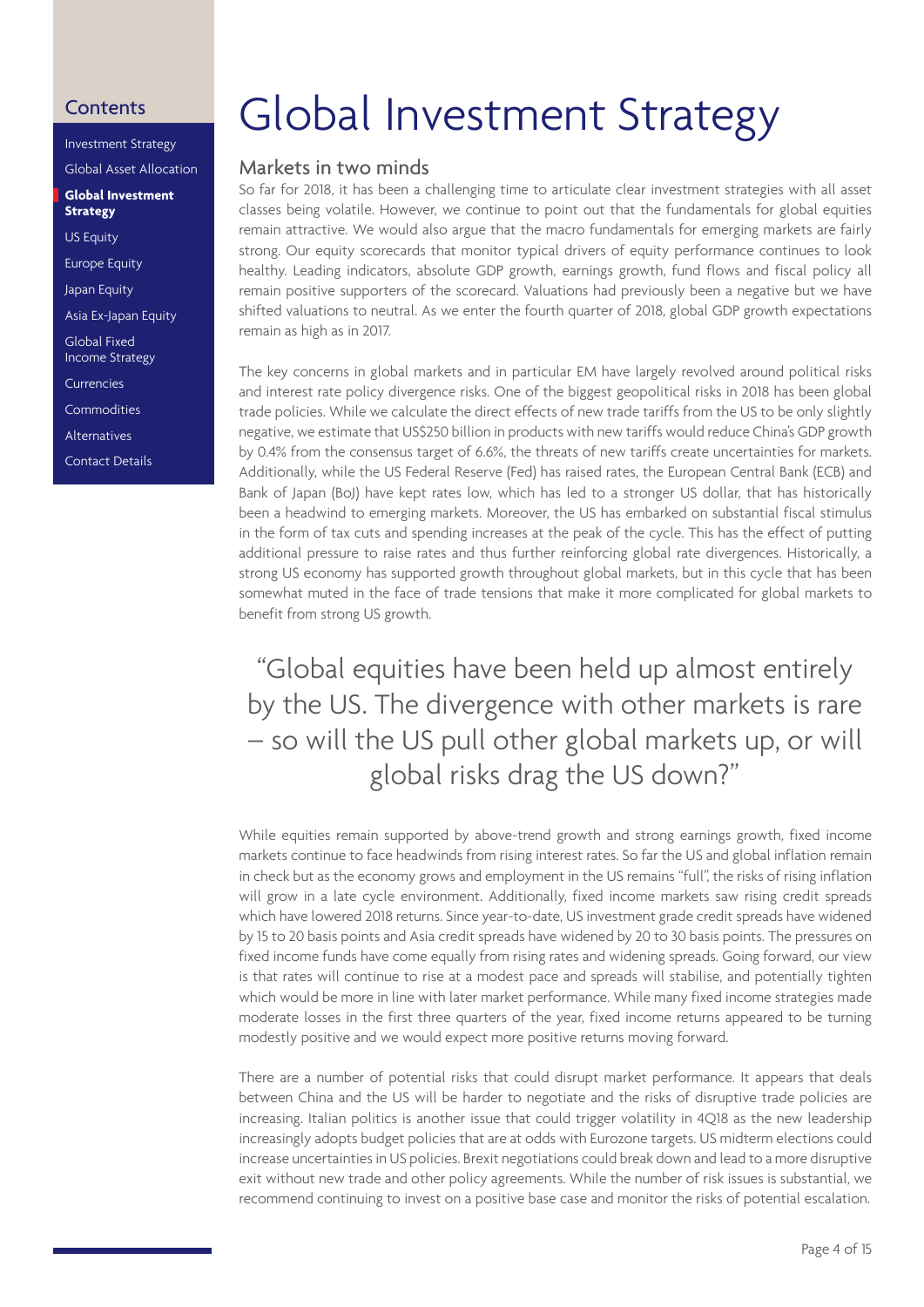Investment Strategy

Global Asset Allocation

Global Investment **Strategy** 

**US Equity**

**Europe Equity**

**Japan Equity**

Asia Ex-Japan Equity

Global Fixed Income Strategy

Currencies

Commodities

Alternatives

Contact Details

# US Equity

| Country Allocation | View | <b>Notes</b>                                                                                                                                                                                                                                |
|--------------------|------|---------------------------------------------------------------------------------------------------------------------------------------------------------------------------------------------------------------------------------------------|
| US.<br>※※■■        |      | <b>Rationale:</b> US economic and corporate earnings growth<br>continues to accelerate.<br>Risks: Inflation could surprise on the upside with low<br>unemployment and trigger fears that the Fed is behind the<br>curve on monetary policy. |

## Summary

While investors may at some stage look to rotate to other regions that have lagged in performance, as of the start of 4Q18 we still would prefer US equities over other regions.

# Europe Equity

| Country Allocation                                                                                     | View | <b>Notes</b>                                                                                                                                                                                                                                                                                                 |
|--------------------------------------------------------------------------------------------------------|------|--------------------------------------------------------------------------------------------------------------------------------------------------------------------------------------------------------------------------------------------------------------------------------------------------------------|
| Europe Equity<br>$\begin{bmatrix} x^{\mathcal{R}} & x \\ x & x \\ x_{\mathcal{R},x} & x \end{bmatrix}$ |      | Rationale: European economic growth has declined compared<br>to 2017. Corporate earnings growth estimates are tracking at<br>about 8% which is a little below most other regions. There<br>are also increased political risks in Europe for 4Q18, and the<br>slowing of accommodative policies from the ECB. |
|                                                                                                        |      | Risks: Italian politics may get messy and increasingly hostile<br>to the European Union. Additionally, Brexit negotiations are in<br>their final stages which could result in increased uncertainties.                                                                                                       |

## Summary

While growth is still healthy in Europe, we see better leading indicators and corporate earnings improvement in the US and Japan. European corporate profits have not recovered from the crisis in 2008 and we continue to look for signs of a strong profit recovery before weighting European equities higher. While political risks have abated, the lack of consensus in Italy will restrain much needed reforms.

## Japan

| Country Allocation | View | <b>Notes</b>                                                                                                                                                                                                                                                                                                                                  |
|--------------------|------|-----------------------------------------------------------------------------------------------------------------------------------------------------------------------------------------------------------------------------------------------------------------------------------------------------------------------------------------------|
| Japan Equity       |      | Rationale: We see both signs of strong domestic economic trends<br>with risks of weakening exports. The US may start to target its<br>trade deficit with Japan. Corporate profit growth is lagging other<br>regions and it is increasingly likely the BoJ slows its accommodative<br>policies or even starts to raise interest rates in 2019. |
|                    |      | Risks: Structural issues such as demographic trends remain an<br>overhang on the country.                                                                                                                                                                                                                                                     |

## Summary

Relative to the US, Japan corporate profit growth is slower and the economy is seeing better evidence of reflationary trends that could lead to a slowing of accommodative monetary policies.

Maximum Overweight: ++ Slight Overweight: + Neutral: Slight Underweight: - Maximum Underweight: --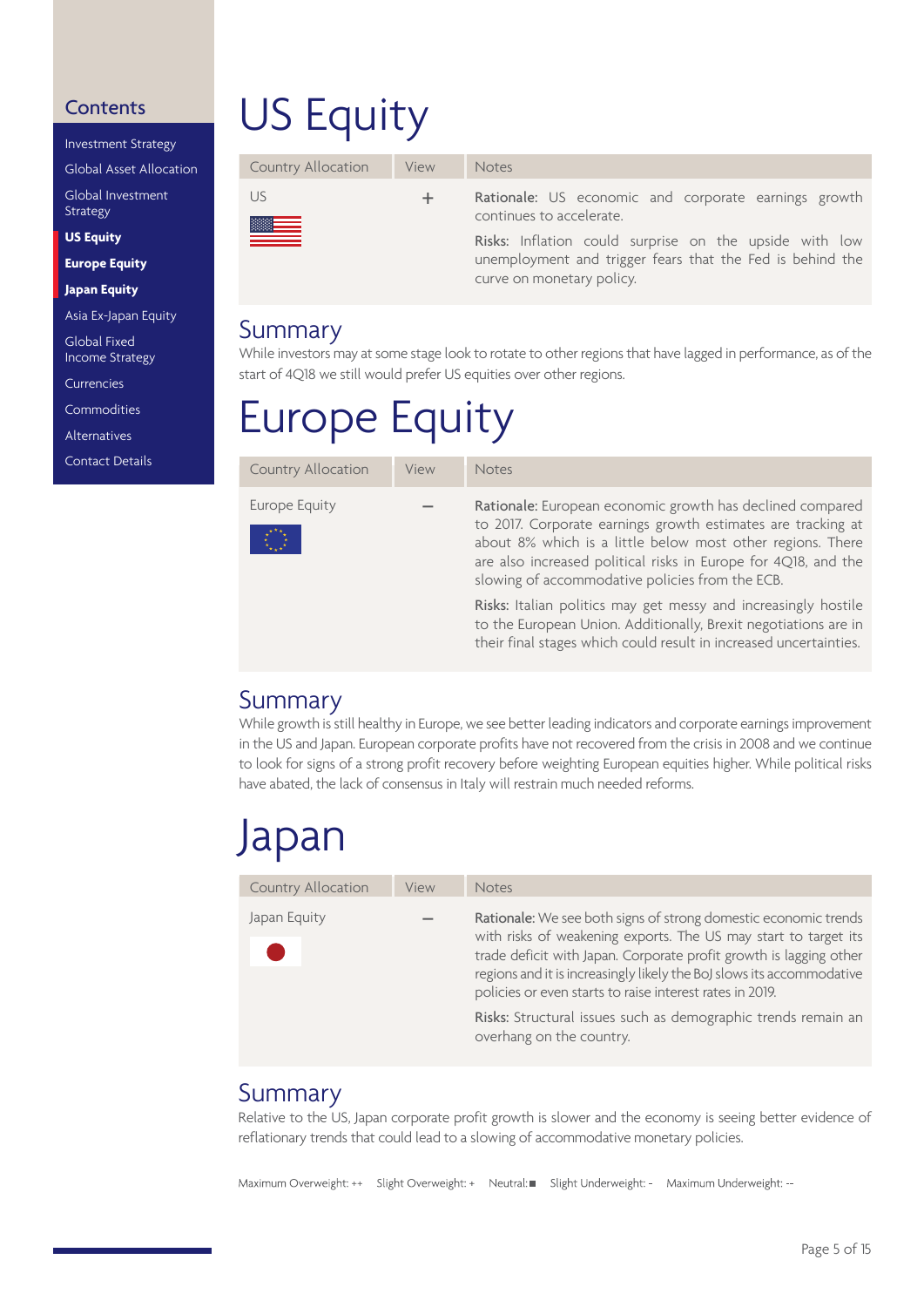Investment Strategy Global Asset Allocation Global Investment Strategy US Equity Europe Equity Japan Equity **Asia Ex-Japan Equity** Global Fixed Income Strategy **Currencies Commodities** Alternatives Contact Details

## Asia Ex-Japan Equity

| Country Allocation | View  | <b>Notes</b>                                                                                                                                                                                                                                                                                                                                                                                                                                                                                            |
|--------------------|-------|---------------------------------------------------------------------------------------------------------------------------------------------------------------------------------------------------------------------------------------------------------------------------------------------------------------------------------------------------------------------------------------------------------------------------------------------------------------------------------------------------------|
| China              |       | Rationale: Economic growth for 2H18 is decelerating.<br>Compelling valuations, particularly 'A' shares means China<br>could mitigate the trade fall-out with pro-active monetary and<br>fiscal policies.<br>Risks: Escalation to a full-blown US-China economic war<br>beyond trade or a pronounced growth slowdown.                                                                                                                                                                                    |
| Hong Kong          | $\pm$ | Rationale: Continued strong demand and supply fundamentals<br>in the property sector despite rising rates. Macau gaming sector<br>growth continues.<br>Risks: Political interference from China, any sharp spike in US<br>rates or the Hong Kong Inter-bank Offered Rate (HIBOR).                                                                                                                                                                                                                       |
| India              |       | Rationale: Accelerating domestic growth recovery post-<br>demonetisation and overhang from the goods and services<br>tax. Earnings per share revisions have bottomed out. Private<br>investment and household consumption growth are expected<br>to accelerate on back of fiscal expansion. Strong domestic<br>liquidity is supporting the market.<br>Risks: The rupee could weaken if oil prices or the USD<br>strengthens, or if foreign fund flows turn negative. Valuations<br>are still expensive. |
| Indonesia          |       | Rationale: Valuations are cheap relative to historical averages.<br>Reversal of USD strength and funds returning to EM. While ongoing<br>inflation concerns remain, a decisive monetary tightening<br>policy has stabilised rupiah weakness. GDP growth is expected<br>to improve with pre-election populist policies to spur higher<br>private & public investment spending.<br>Risks: Sharp slowdown in domestic economy post rate hikes<br>and/or currency weakness.                                 |
| Malaysia           |       | Rationale: Slowing economic growth backdrop. Robust domestic<br>consumption likely to be supported by additional fiscal stimulus.<br>GDP growth outlook is relatively unexciting due to slashed<br>government expenditures (deferment of mega infrastructure<br>projects) and slower electronics export momentum alongside<br>weaker global growth.<br>Risks: Sharp spikes in oil prices could strengthen the ringgit and<br>lend a boost to the market.                                                |
| Philippines        |       | Rationale: Risk of further monetary tightening given rising<br>inflation risks on back of higher oil prices, secondary impact<br>from tax reforms and robust domestic demand. The widening<br>current account deficit is likely to weigh on the Philippine peso.<br>Risks: Continued healthy domestic demand. A reversal in USD<br>strength could support the currency and the market.                                                                                                                  |

Maximum Overweight: ++ Slight Overweight: + Neutral: Slight Underweight: - Maximum Underweight: --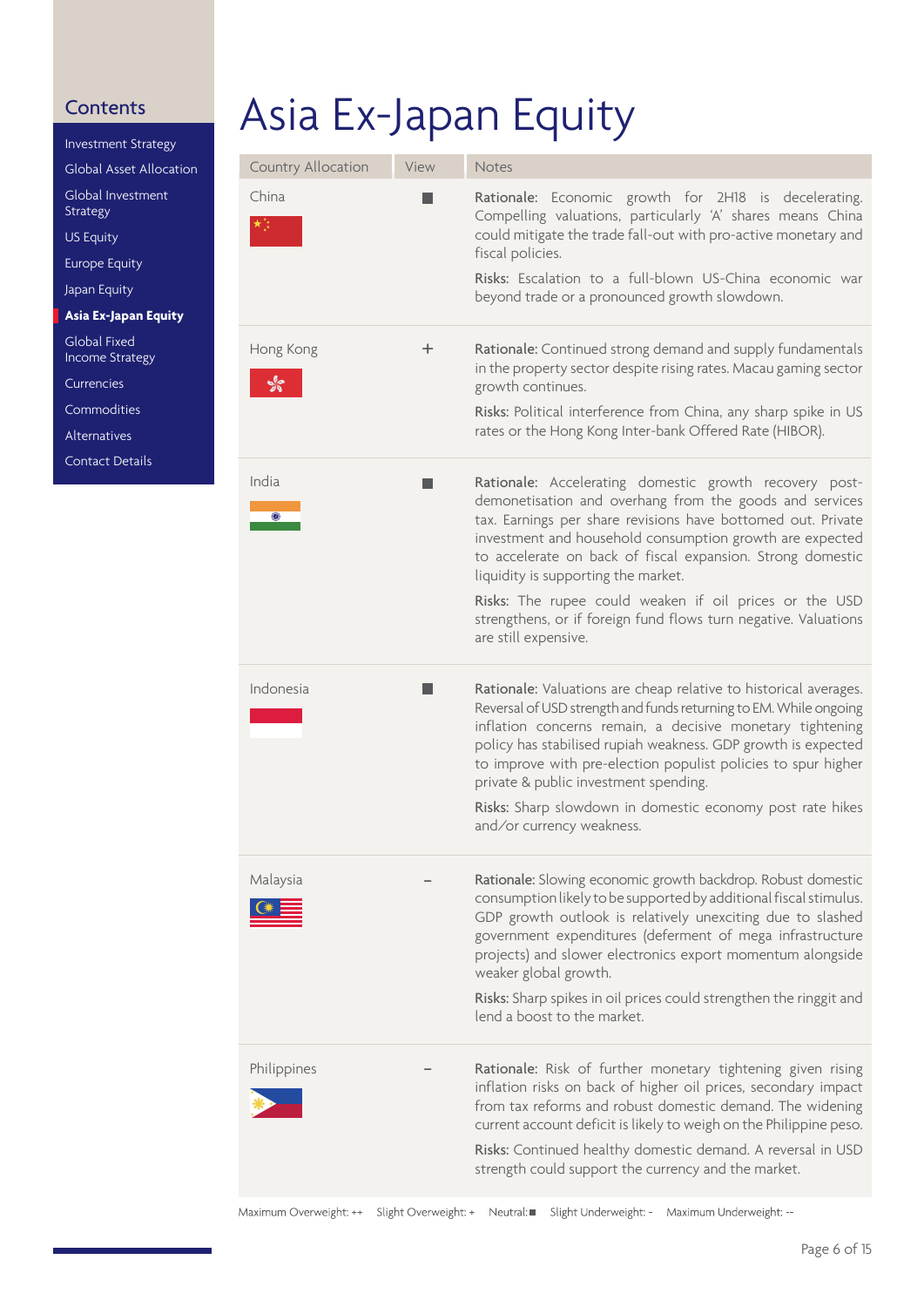Investment Strategy Global Asset Allocation Global Investment Strategy US Equity Europe Equity Japan Equity **Asia Ex-Japan Equity** Global Fixed Income Strategy Currencies

Commodities

Alternatives

Contact Details

| Country Allocation        | View | <b>Notes</b>                                                                                                                                                                                                                                                                                                                                                                                                                                                                                                   |
|---------------------------|------|----------------------------------------------------------------------------------------------------------------------------------------------------------------------------------------------------------------------------------------------------------------------------------------------------------------------------------------------------------------------------------------------------------------------------------------------------------------------------------------------------------------|
| Singapore<br>$\mathbb{C}$ | ÷    | Rationale: Stronger than expected economic growth and a<br>positive beat in earnings outlook could support further market<br>upside.<br>Risks: Slowdown in 2H18 GDP growth due to US-China trade<br>war. Continued overhang from recent tightening policies on<br>the property market.                                                                                                                                                                                                                         |
| South Korea               |      | Rationale: Stock market performance impeded by pessimism<br>on earnings outlook of several large index stocks. However,<br>semiconductors and other computing parts continue to see<br>upward earnings revision. Valuations remain attractive and are<br>likely to support performance as earnings recover.<br>Risks: Collapse in memory chip prices, weak capital expenditure<br>investment spending due to increased global trade tensions,<br>subdued private consumption due to delays in fiscal spending. |
| Taiwan                    |      | Rationale: Downward earnings revisions. Further downside risks<br>if handset sales disappoint. Vulnerable to potential supply-<br>chain disruption from increased US-China trade tensions.<br>Risks: Stronger than expected recovery in smartphone<br>production.                                                                                                                                                                                                                                              |
| Thailand                  |      | Rationale: Sustained strong external demand driven by exports<br>and public investment. Acceleration in domestic demand could<br>support GDP growth upgrades, whilst inflation remains benign<br>and current account surplus is in a strong position.<br>Risks: Market valuations on the high side. Adverse slowdown<br>in regional exports, further delays in government infrastructure<br>investments.                                                                                                       |

Maximum Overweight: ++ Slight Overweight: + Neutral: Slight Underweight: - Maximum Underweight: --

## Summary

Asian markets continue to be impeded by a capital flight from the broader EM, US dollar strength and US-China trade tensions. Despite this, the earnings momentum in Asia remains steady, notwithstanding some areas of weakness (e.g. China technology). The valuations now are attractive as they trade below their 18-year historical mean (on price-to-earnings and price-to-book ratios), while the discount to global markets has widened to 28%.

Nonetheless, the increased uncertainties on Asia's growth outlook as a result of the impending US-China trade war warrant a more cautious stance. In the current market environment, we favour defensive growth sectors, where we have high conviction on earnings at inexpensive valuations.

We maintain our preference for North Asia over Southeast Asia, with a bias towards Hong Kong given its relatively defensive qualities of a stable currency, current account surplus, strong fiscal position and companies with strong balance sheets. Within Southeast Asia, Singapore is similarly better positioned to weather the current market volatility. The key upside risks to our view include a reversal in US dollar strength, driving inflows to EM, including Asia and effective China policy easing which buffers the trade war impact.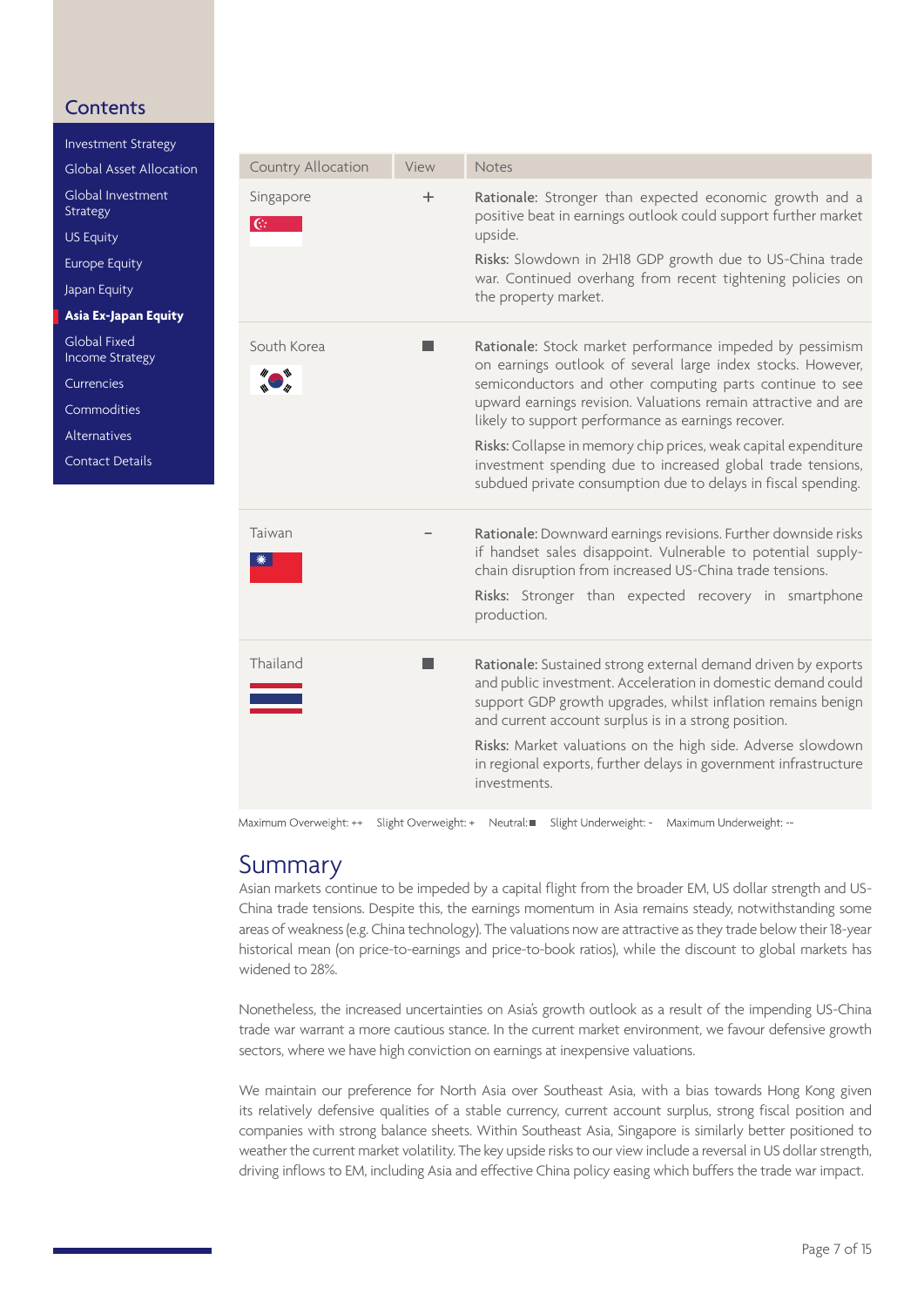Investment Strategy

Global Asset Allocation

Global Investment Strategy

US Equity

Europe Equity

Japan Equity

Asia Ex-Japan Equity

**Global Fixed Income Strategy**

**Currencies** 

**Commodities** 

Alternatives

Contact Details

# Global Fixed Income Strategy

| Sector Allocation        | View | <b>Notes</b>                                                                                                                                                                                                                                                                                                                                                                                                                                                                                                                                                                                                                                                                                                                                                                                                 |
|--------------------------|------|--------------------------------------------------------------------------------------------------------------------------------------------------------------------------------------------------------------------------------------------------------------------------------------------------------------------------------------------------------------------------------------------------------------------------------------------------------------------------------------------------------------------------------------------------------------------------------------------------------------------------------------------------------------------------------------------------------------------------------------------------------------------------------------------------------------|
| Developed<br>Market (DM) |      | Rationale: DM central bank rhetoric is increasingly hawkish and we<br>expect bond prices to stay weighed down in the coming quarter.<br>Risks: The global political environment remains volatile and<br>various idiosyncratic risks have the potential to disrupt the<br>financial markets.                                                                                                                                                                                                                                                                                                                                                                                                                                                                                                                  |
| <b>DM Government</b>     |      | Rationale: Yields in Europe/Japan should head higher as the<br>path to normalisation has been paved. Yields should stay<br>supported in the US as the Fed continues to hike rates.<br>Risks: Trade or geopolitical risks could see an increased demand<br>for DM bonds.                                                                                                                                                                                                                                                                                                                                                                                                                                                                                                                                      |
| <b>DM</b> Credit         |      | Rationale: We remain positive on corporate credits for carry<br>against a supportive macro backdrop.<br>Risks: Rate shocks and geopolitical tensions may trigger credit<br>spreads to widen.                                                                                                                                                                                                                                                                                                                                                                                                                                                                                                                                                                                                                 |
| Emerging<br>Market (EM)  |      | Rationale: Pressure points such as Turkey, Argentina and<br>weakening EM currencies are likely to keep risk appetite at<br>bay. The case for differentiation in EM still exists, however,<br>the period of volatility has yet to pass. Fundamentals of<br>sovereigns with stronger balance sheets will eventually re-<br>assert themselves leading to modest spread tightening,<br>potentially with confirmation of improving data, rates and<br>foreign exchange (FX) volatility normalising. Valuations have<br>cheapened in hard currency with their fair value providing<br>buffers, and are attractive compared to US high yield.<br>Risks: Pace of US monetary tightening and protectionist<br>measures, rapid FX depreciation, deleveraging in China, inflation<br>surprises, and geopolitical risks. |
| <b>EM Government</b>     |      | Rationale: Generally a more balanced policy tone emanating<br>from EM. With the exception of Turkey, most countries have<br>deployed both monetary tools (currency depreciation, rates)<br>and fiscal tools (subsidy cuts, value-added-taxes) to improve<br>their imbalances.<br>Risks: Sensitivity to sharp commodity price declines and/or<br>sharply higher USD funding costs and rapid FX depreciation.<br>Risks such as an escalating trade war would particularly impact<br>manufacturing exporters negatively.                                                                                                                                                                                                                                                                                        |
| <b>EM Corporate</b>      |      | Rationale: EM corporate fundamentals showed improvement<br>with defaults running at historic lows, and leverage stabilising.<br>Overall, EM corporate credit is trading fair to EM sovereigns<br>and quasi-sovereigns.<br>Risks: Protectionist US trade policies, EM political risks,<br>geopolitical risks. A potential recovery in the capital<br>expenditure or mergers and acquisitions cycle would be cash<br>flow negative.                                                                                                                                                                                                                                                                                                                                                                            |

Maximum Overweight: ++ Slight Overweight: + Neutral: Slight Underweight: - Maximum Underweight: --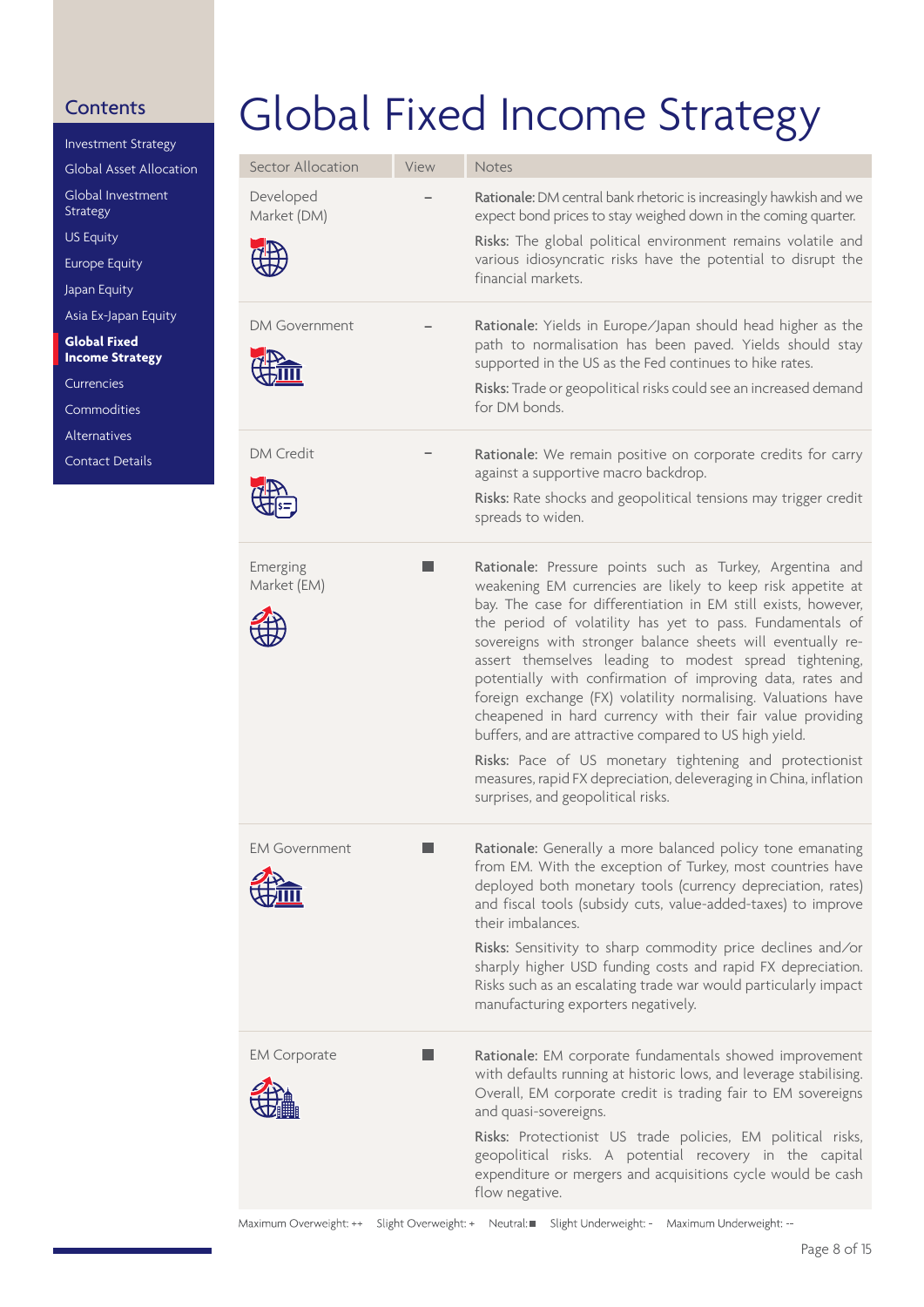Investment Strategy Global Asset Allocation Global Investment Strategy US Equity Europe Equity Japan Equity Asia Ex-Japan Equity **Global Fixed Income Strategy** Currencies Commodities Alternatives Contact Details

| Sector Allocation        | View | <b>Notes</b>                                                                                                                                                                                                                                                                                                                                                                                                                                                                                               |
|--------------------------|------|------------------------------------------------------------------------------------------------------------------------------------------------------------------------------------------------------------------------------------------------------------------------------------------------------------------------------------------------------------------------------------------------------------------------------------------------------------------------------------------------------------|
| <b>EM Local Currency</b> |      | Rationale: We are defensive due to continuing trade tensions<br>and concerns about EM contagion, though return dispersion<br>among countries should still be evident. Trade dependent and/<br>or high current account deficit economies will warrant more<br>caution. EM local currency debt valuations are less compelling<br>against EM hard currency counterparts.<br>Risks: Trade frictions are unpredictable and could take a sudden<br>turn for the better or worse. Flexibility would be paramount. |
| Duration                 |      | Rationale: Long end yields should stay relatively anchored in<br>the US compared to Europe and Japan with more upside.<br>Risks: We expect long end yields to gradually move higher in<br>Europe and Japan. However, yields could spike higher should a<br>sharp inflation shock occur.                                                                                                                                                                                                                    |
| Yield Curve              |      | Rationale: A flattening yield curve in the US would be<br>counterbalanced by steepening yield curves in Europe and Japan.<br>Risks: We see curve flattening as structural in the US. However,<br>yield curves in Europe and Japan could steepen more than<br>expected if the respective central banks adopt a much faster pace<br>of normalisation.                                                                                                                                                        |
|                          |      |                                                                                                                                                                                                                                                                                                                                                                                                                                                                                                            |

Maximum Overweight: ++ Slight Overweight: + Neutral: Slight Underweight: - Maximum Underweight: --

## Summary

The main drivers of financial markets in Q4 would be politics rather than monetary policy. The issues range from US midterm elections, trade wars, investigations with White House staff, Brexit overhangs and Italian elections. As these events continue, volatility will remain elevated, and the investment calls will almost be a binary decision. Hence it is best to remain tactical and flexible.

Across the developed markets, the shape of the yield curve is likely to be vastly different. The yield curve should flatten in the US, while it is expected to steepen in Europe and Japan. Meanwhile, credit spreads have widened particularly in the high yield space.

As global financial conditions tightened and the US dollar appreciated, poor fundamentals, such as excessive reliance on US dollar debt in a limited number of countries played a role in revealing vulnerable areas in the EM. The main question facing EM investors now is the extent to which illiquidity combined with poor technicals increases the pain for EM economies and asset prices, thereby further weakening EM sentiment. Although EM assets will face headwinds, differentiation is manifesting across the markets and risks of contagion remains low.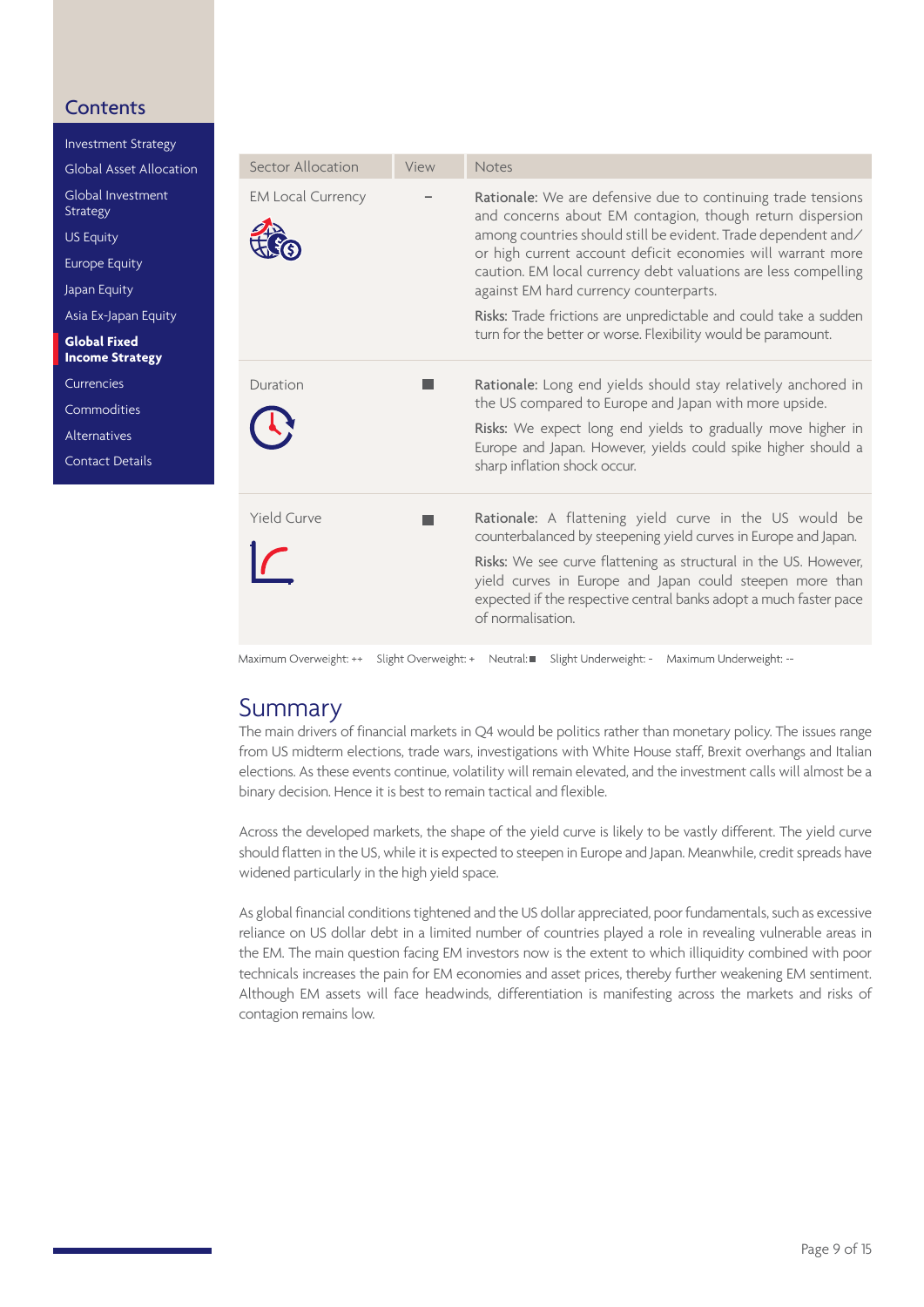Investment Strategy

| Global Asset Allocation                                                                            | Regional Allocation | View | Notes                                                                                                                                                                                                                                                                                                                                                                                                                                                                                                                                                                 |
|----------------------------------------------------------------------------------------------------|---------------------|------|-----------------------------------------------------------------------------------------------------------------------------------------------------------------------------------------------------------------------------------------------------------------------------------------------------------------------------------------------------------------------------------------------------------------------------------------------------------------------------------------------------------------------------------------------------------------------|
| Global Investment<br>Strategy<br>US Equity<br><b>Europe Equity</b><br>Japan Equity                 | Latin America       |      | Rationale: External conditions have become less favourable for<br>Latin America because the recent USD strength has discouraged<br>capital flows into the region and tightened domestic financial<br>conditions. Domestic political uncertainty has amplified the<br>negative impact of less favourable external conditions on<br>several economies in the region, such as Argentina and Brazil.<br>Valuations in the region remain attractive, on a relative basis.                                                                                                  |
| Asia Ex-Japan Equity<br><b>Global Fixed</b><br><b>Income Strategy</b><br>Currencies<br>Commodities |                     |      | Risks: Upcoming presidential elections in Brazil could see a<br>return of the Workers' Party and reform fatigue. Potential unrest<br>in countries implementing fiscal adjustments could sour reform<br>momentum. Any failure to the North American Free Trade<br>Agreements (NAFTA) negotiations will weigh as a risk for Mexico.                                                                                                                                                                                                                                     |
| Alternatives<br><b>Contact Details</b>                                                             | $CIS/EE*$           |      | Rationale: In Russia, we see macroeconomic impact of US<br>sanctions and the resulting market reaction as limited, with<br>risks mitigated by Russia's low external vulnerability. In Turkey,<br>a growth-friendly policy mix, and the status-quo creates policy<br>uncertainty given the executive presidency system, including<br>weakening of the central bank's independence, keeping the<br>country susceptible to weaker external pressures. In Poland,<br>growth is likely to moderate as household consumption<br>normalises after a period of strong growth. |
|                                                                                                    |                     |      | Risks: Increasing congressional pressure by the US to impose<br>additional sanctions on Russia, in the run-up towards US midterm<br>elections. Weaker macro and political stability in Turkey could<br>lead to further downgrades.                                                                                                                                                                                                                                                                                                                                    |
|                                                                                                    | Middle East/Africa  |      | Rationale: Economic conditions in the Africa region will<br>likely continue to show modest improvement, supported<br>by improving or broadly stabilising prices across key export<br>commodities as well as easing drought conditions. Meanwhile,<br>in the Middle East, we do not expect serious repercussions<br>from the re-imposition of sanctions against Iran by the US due<br>to the relatively limited financial and trade ties between Iran<br>and the rest of the region.                                                                                   |
|                                                                                                    |                     |      | Risks: Weakening oil prices would adversely impact fiscal budgets.<br>However Middle Eastern sovereigns have the lowest debt to GDP<br>ratios and strong access to capital markets.                                                                                                                                                                                                                                                                                                                                                                                   |
|                                                                                                    | Asia                | $^+$ | Rationale: Favourable growth from both macro and corporate<br>levels remain positive for credit assets. Attractive bond<br>valuations alongside an explicit easing stance from Chinese<br>authorities will keep investors' appetite supported. Issuers<br>are likely to pace new issuances so as to achieve a smooth<br>refinancing pipeline.                                                                                                                                                                                                                         |
|                                                                                                    |                     |      | Risks: Any sharp escalation of global trade tussles may lead to an<br>increase in corporate funding costs and undue pressures on certain<br>industries. Further weaknesses in Asian currencies will add to woes.                                                                                                                                                                                                                                                                                                                                                      |
|                                                                                                    | Singapore           | ÷.   | Rationale: Growth has remained resilient in the face of global<br>headwinds, with core inflation ticking higher towards the upper<br>end of the forecasted 1-2% range.<br>Risks: Though Singapore has turned out to be a relatively safe<br>haven in the region, an escalation of trade risks could yet derail<br>the economy.                                                                                                                                                                                                                                        |

Maximum Overweight: ++ Slight Overweight: + Neutral: Slight Underweight: - Maximum Underweight: --

\* Commonwealth of Independent States and Central and Eastern Europe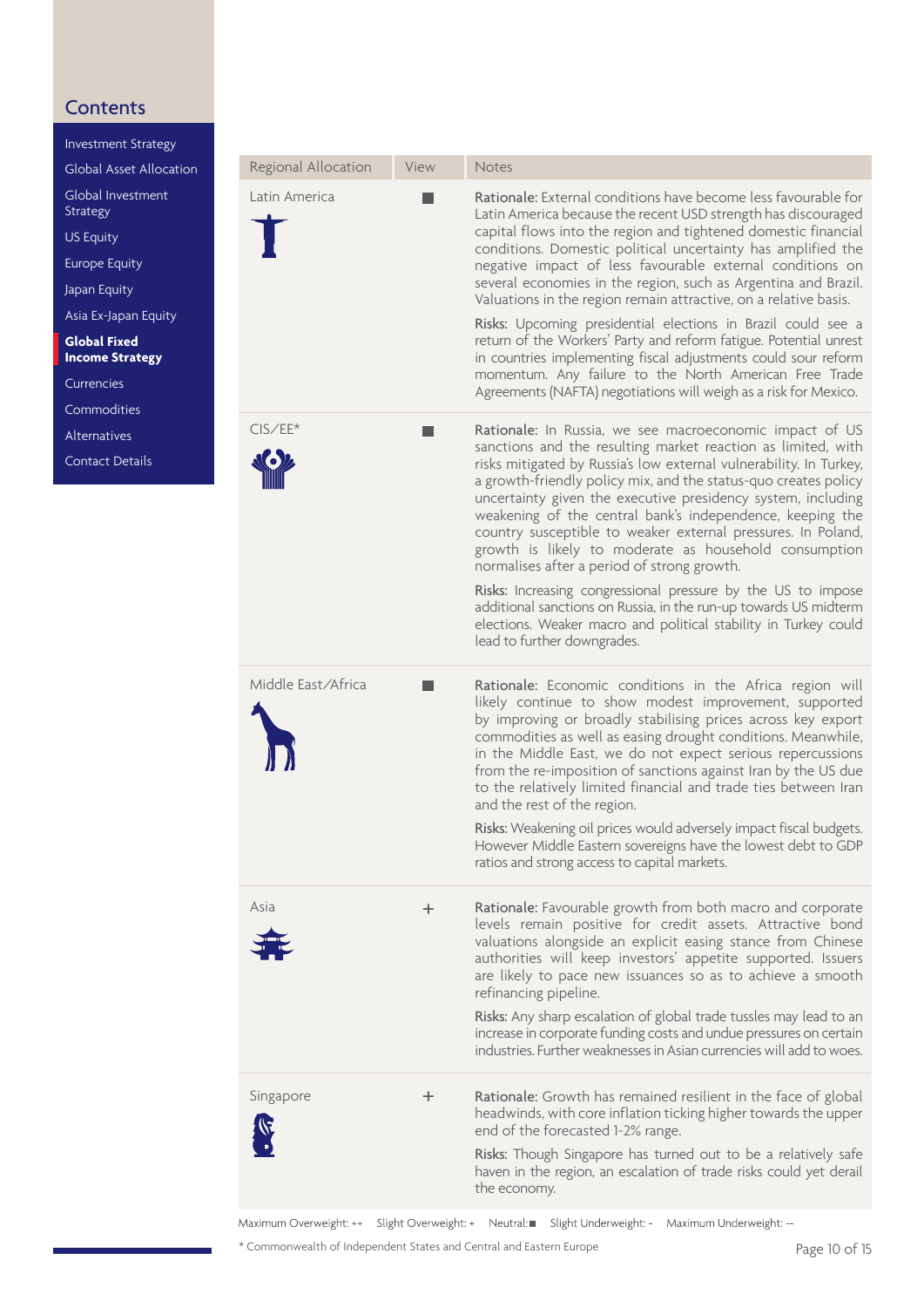Investment Strategy

Global Asset Allocation

Global Investment Strategy

US Equity

Europe Equity

Japan Equity

Asia Ex-Japan Equity

Global Fixed Income Strategy

**Currencies**

**Commodities** 

Alternatives

Contact Details

## **Currencies**

| <b>FX Allocation</b>           | View    | <b>Notes</b>                                                                                                                                                                                                                                                                                                                     |
|--------------------------------|---------|----------------------------------------------------------------------------------------------------------------------------------------------------------------------------------------------------------------------------------------------------------------------------------------------------------------------------------|
| <b>US Dollar</b><br><b>USS</b> |         | Rationale: We expect USD strength to have peaked in 2018, and<br>limited room for further strength from current highs.<br>Risks: The global political environment remains volatile and<br>various idiosyncratic risks have the potential to disrupt the<br>financial markets.                                                    |
| Euro<br>€                      | $^+$    | Rationale: ECB would start to normalise policy in 2019 and we<br>expect bids to enter the market well in advance.<br>Risks: Political concerns could yet intensify due to an antagonistic<br>Italian government and potential populistic policies.                                                                               |
| Japanese Yen                   | ÷.      | Rationale: The BoJ has taken steps in normalising ultra-<br>accommodative monetary policy and we expect this to be<br>bullish for the JPY for the foreseeable future.<br>Risks: A huge surge in risk appetite could see low yielding<br>currencies such as the JPY liquidated in favour of high yielders.                        |
| Singapore Dollar<br><b>SS</b>  | $^{++}$ | Rationale: SGD should outperform as the safe haven amongst<br>EM currencies. Also, we expect the Monetary Authority of<br>Singapore to raise the slope of the nominal effective exchange<br>rate (NEER).<br>Risks: MAS could err on the side of caution due to trade war<br>risks and refrain from tightening policy in October. |
| China Renminbi<br><b>CNY</b>   |         | Rationale: China's central bank is unlikely to allow USDCNY to<br>rise above the psychologically important level of 7.00. On the<br>other hand, trade war tensions mean chances for a sustained<br>rebound are low.<br>Risks: An all-out trade war would see the CNY depreciate<br>further.                                      |
|                                |         |                                                                                                                                                                                                                                                                                                                                  |

Maximum Overweight: ++ Slight Overweight: + Neutral: Slight Underweight: - Maximum Underweight: --

## Summary

The closer we get towards 2019, chances of the US dollar weakening gets higher as the US Treasury yield curve structurally flattens. As for the Euro, we are bullish on the currency as appreciation should be seen ahead of normalisation in 2019. However, political concerns out of Italy could yet throw a spanner into the works. The Japanese Yen should rise alongside Japanese government bond (JGB) yields.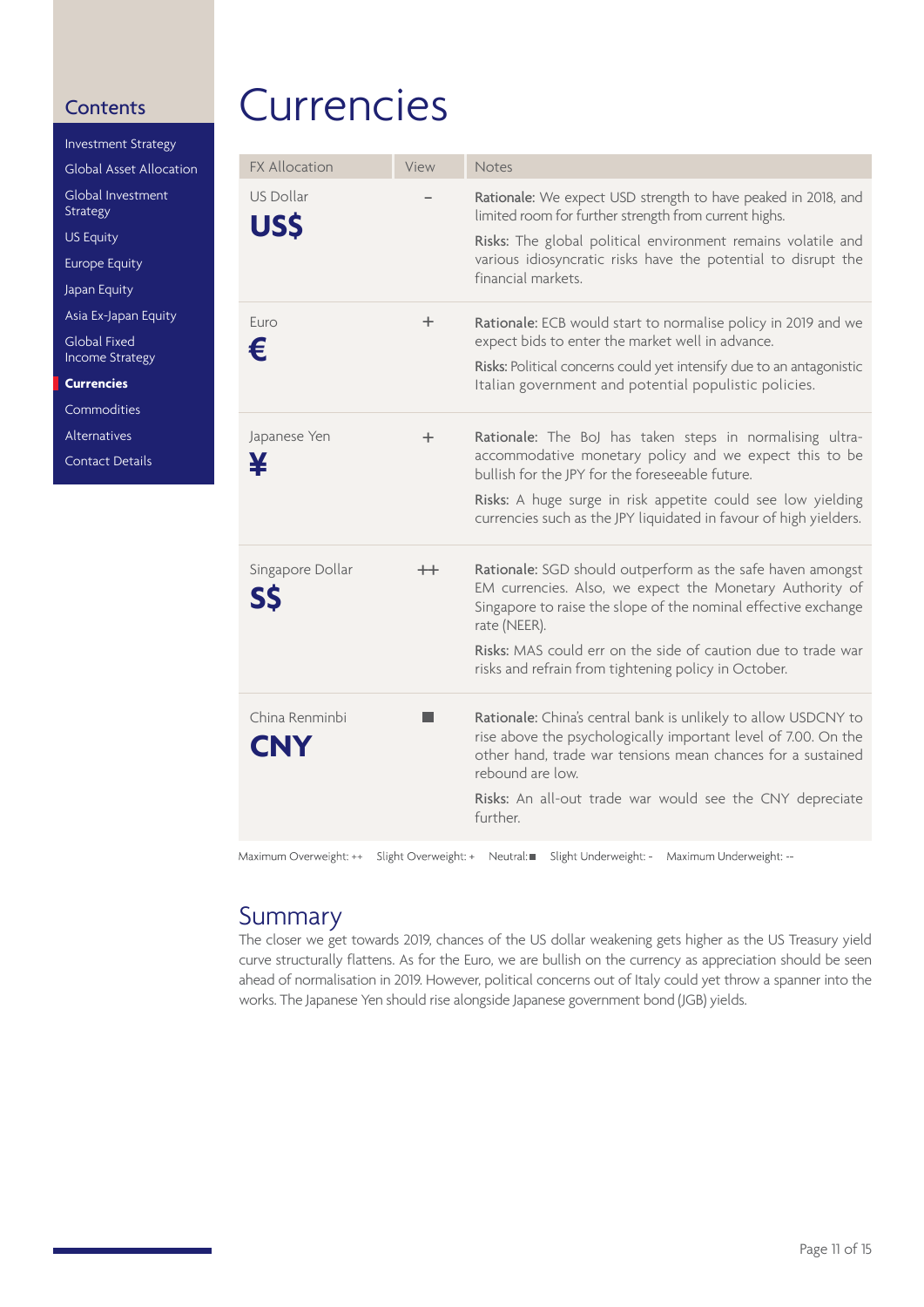Investment Strategy Global Asset Allocation Global Investment Strategy US Equity

Europe Equity

Japan Equity

Asia Ex-Japan Equity

Global Fixed Income Strategy

Currencies

**Commodities**

Alternatives

Contact Details

# **Commodities**

| Sector Allocation                   | View  | <b>Notes</b>                                                                                                                                                                                                                                                                                                                                                   |
|-------------------------------------|-------|----------------------------------------------------------------------------------------------------------------------------------------------------------------------------------------------------------------------------------------------------------------------------------------------------------------------------------------------------------------|
| Commodities<br>VDa                  |       | Rationale: Late cycle expansions could lead to healthy pricing<br>for commodities, however, we see more headwinds.<br>Risks: Further US interest rate increases could derail global<br>growth and strengthen the USD which is negative for<br>commodities. More protectionism or slowing economic<br>activity in China would negatively impact demand in 4Q18. |
| Gold                                | $\pm$ | Rationale: 4Q18 is likely to be a better environment for gold<br>as inflation is picking up and that the gains in the USD may have<br>peaked.<br>Risks: The bullion is also vulnerable to upward moves in the USD.                                                                                                                                             |
|                                     |       | Non-inflationary growth and higher real interest rates would be<br>negative for gold, which does not pay interest. Physical gold<br>prices are also negatively correlated with the USD.                                                                                                                                                                        |
| <b>Base Metals</b>                  |       | Rationale: Moderating China growth appears to be slowing<br>momentum for base metals. Copper prices have declined but<br>other metals such as iron ore have started to pick up. Better growth<br>data from China is needed before raising metals to an overweight.                                                                                             |
|                                     |       | Risks: Weaker demand as a result of slowing economic growth,<br>particularly from China. Elevated speculation in futures<br>markets. Country-specific risks on taxation and ownership<br>remain a concern.                                                                                                                                                     |
| <b>Bulk Commodities</b><br>يستلتمان |       | Rationale: Chinese government supply-side reforms from 2017 and<br>early 2018.                                                                                                                                                                                                                                                                                 |
|                                     |       | Risks: Winter production cuts and seasonal strong demand<br>is slated to whittle demand down, alongside a slowdown in<br>China's domestic property market.                                                                                                                                                                                                     |
| Energy<br>X,                        |       | Rationale: US sanctions on Iran pose a threat to supply.<br>Organisation of the Petroleum Exporting Countries (OPEC) supply<br>has remained steady and we think the main incremental supply is<br>likely to come from North American shale operations.                                                                                                         |
|                                     |       | Risks: Strong increases in US onshore shale production, possible<br>breakdown in OPEC production discipline, or an early end to<br>OPEC supply cuts. High level of speculative positions.                                                                                                                                                                      |
| Agriculture                         |       | Rationale: Agricultural prices are trading at historically low levels,<br>and trade tensions have hurt the thin profitability of many of the<br>agricultural markets.                                                                                                                                                                                          |
|                                     |       | Risks: Weather conditions appear more stable in the US<br>and other major agricultural areas, which has the effect of<br>depressing prices.                                                                                                                                                                                                                    |

Maximum Overweight: ++ Slight Overweight: + Neutral: Slight Underweight: - Maximum Underweight: --

## Summary

Global economic growth remains in expansionary territory, with global industrial production and purchasing managers' index (PMI) data supporting continued demand strength. Chinese demand is moderating and trade tensions are putting export commodities in jeopardy. Overall, we remain neutral on commodities until we see better price momentum.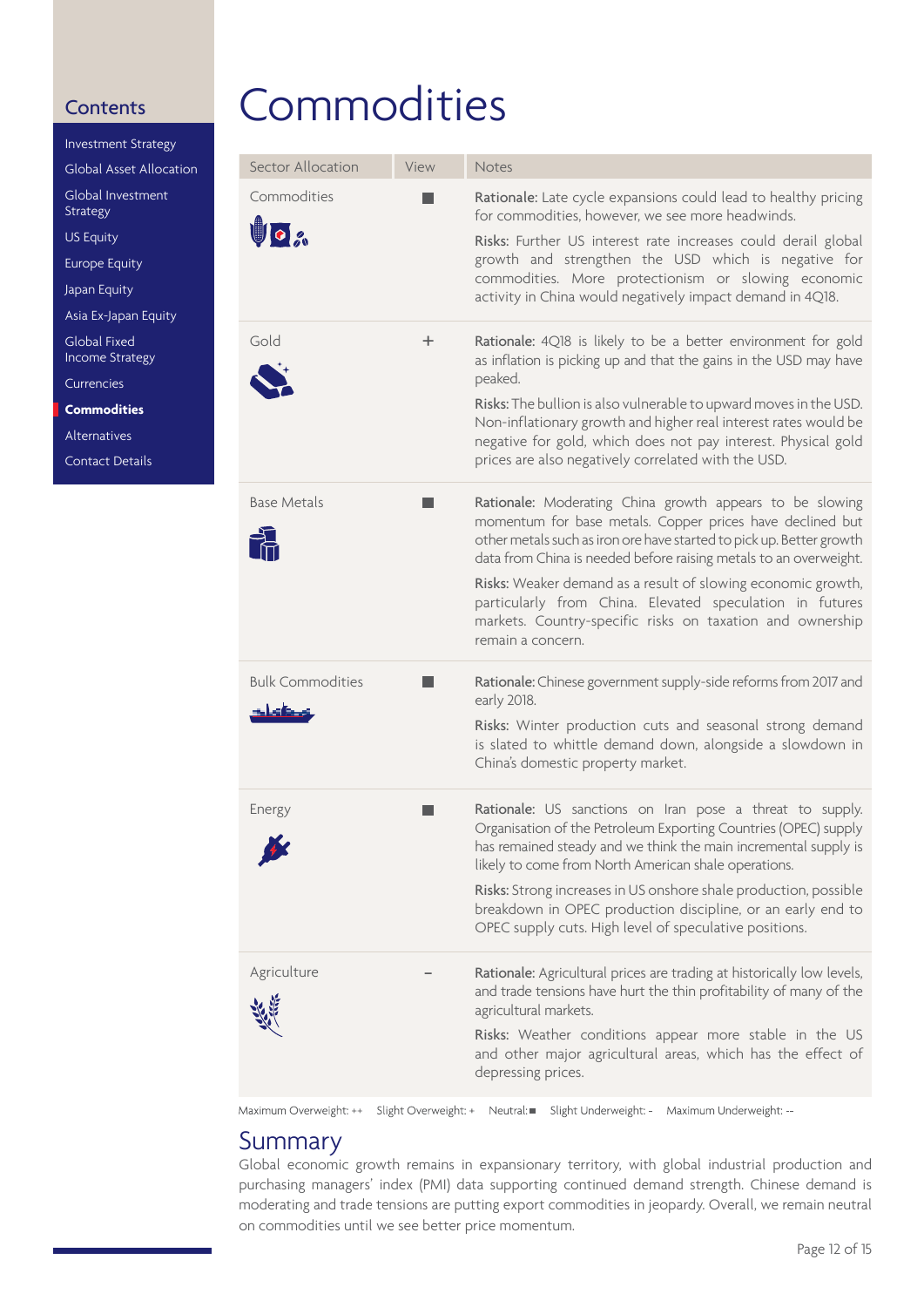Investment Strategy Global Asset Allocation Global Investment Strategy US Equity Europe Equity Japan Equity Asia Ex-Japan Equity Global Fixed Income Strategy **Currencies Commodities Alternatives** Contact Details

# Alternatives

| Sector Allocation | View | <b>Notes</b>                                                                                                                                                                                                                                                                                                                                                              |  |
|-------------------|------|---------------------------------------------------------------------------------------------------------------------------------------------------------------------------------------------------------------------------------------------------------------------------------------------------------------------------------------------------------------------------|--|
| Hedge Funds       | $+$  | Rationale: Tightening liquidity conditions are hurting global<br>growth and markets highly sensitive to any shocks. Trade war<br>concerns and Chinese government policies also add to volatility<br>and risk aversion. This may benefit absolute return strategies<br>which are able to adjust their levels of exposures and fundamental<br>focused ones that are hedged. |  |
|                   |      | Risks: Asset markets may rally due to the resolution of trade<br>issues, strong corporate fundamentals and increasingly<br>attractive valuations. This may lessen the attractiveness of<br>hedged strategies.                                                                                                                                                             |  |
| Private Equity    | $+$  | Rationale: Superior return opportunities at reduced volatility<br>makes private equity an attractive opportunity in the current<br>volatile environment. Venture capital, private debt, big buyout and<br>secondary funds continue to attract significant funding.                                                                                                        |  |
|                   |      | Risks: Valuations are far from cheap in many areas after a<br>prolonged period of inflows amid abundant liquidity.                                                                                                                                                                                                                                                        |  |

Maximum Overweight: ++ Slight Overweight: + Neutral: Slight Underweight: - Maximum Underweight: --

## Summary

Alternative investments are seeing a boon, as investors look for protection and returns, triggered by rising interest rates, a volatile environment and elevated valuations in the equity and fixed income asset classes.

Hedge funds have proven to be able to provide protection in periods of volatility in Asia while private equity continues to provide access to high growth businesses, superior yields and returns from active operational restructuring and improvements.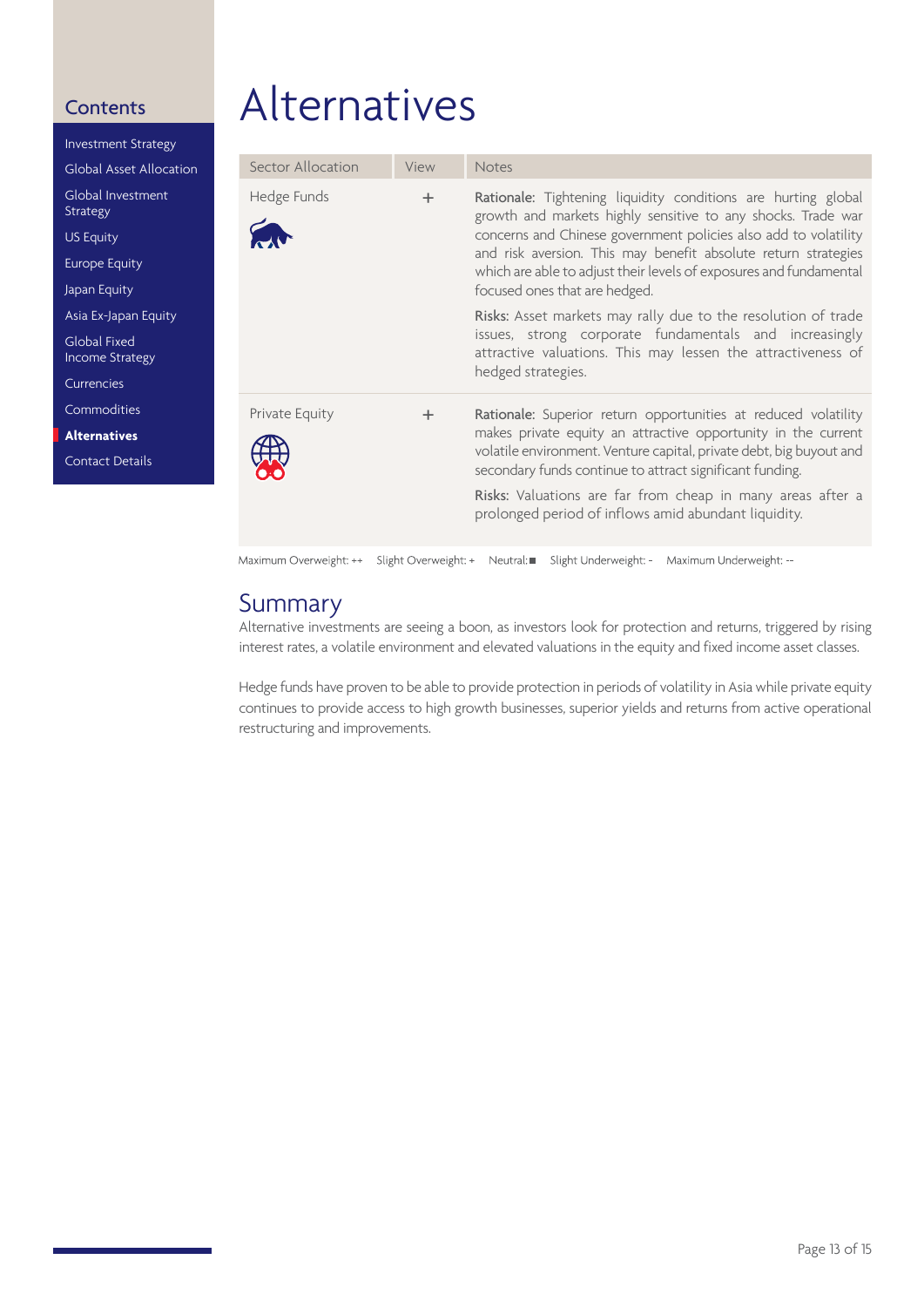| <b>Investment Strategy</b>             |                             |
|----------------------------------------|-----------------------------|
| Global Asset Allocation                | Singapore                   |
| Global Investment<br>Strategy          | <b>UOB Asset</b><br>Address |
| <b>US Equity</b>                       |                             |
| <b>Europe Equity</b>                   | Tel                         |
| Japan Equity                           | Fax                         |
| Asia Ex-Japan Equity                   | Fmail                       |
| Global Fixed<br><b>Income Strategy</b> | Website                     |
| Currencies                             | <b>Malaysia</b>             |
| Commodities                            | <b>UOB Asset</b><br>Address |
| Alternatives                           |                             |
| <b>Contact Details</b>                 | Tel                         |
|                                        | Fax                         |
|                                        | Website                     |
|                                        | <b>Thailand</b>             |
|                                        |                             |

## Contact Details

| <b>Singapore</b>        |                                                                                                                                                                   |                  |                                                                                                                                                                            |
|-------------------------|-------------------------------------------------------------------------------------------------------------------------------------------------------------------|------------------|----------------------------------------------------------------------------------------------------------------------------------------------------------------------------|
| Tel                     | <b>UOB Asset Management Ltd</b><br>Address 80 Raffles Place<br>UOB Plaza 2 Level 3<br>Singapore 048624<br>1800 222 2228 (Local)<br>(65) 6222 2228 (International) | Tel              | UOB Alternative Investment Management Pte Ltd<br>Address 80 Raffles Place<br>#16-21, UOB Plaza 2<br>Singapore 048624<br>$(65)$ 6539 2646<br>(65) 6222 2228 (International) |
| Fax<br>Email<br>Website | $(65)$ 6532 3868<br>uobam@uobgroup.com<br>uobam.com.sg                                                                                                            | Email<br>Website | uobaim@uobgroup.com<br>uobaim.com.sg                                                                                                                                       |
| Malaysia                |                                                                                                                                                                   |                  |                                                                                                                                                                            |
| Tel                     | UOB Asset Management (Malaysia) Berhad<br>Address Level 22, Vista Tower, The Intermark<br>No. 348 Jalan Tun Razak,<br>50400 Kuala Lumpur<br>(60) (03) 2732 1181   | Tel              | UOB Islamic Asset Management Sdn Bhd<br>Address Level 22 Vista Tower. The Intermark<br>No. 348 Jalan Tun Razak,<br>50400 Kuala Lumpur<br>(60) (03) 2732 1181               |
| Fax<br>Website          | (60) (03) 2164 8188<br>uobam.com.my                                                                                                                               | Fax<br>Email     | (60) (03) 2164 8188<br>UOBAMCustomerCareMY@UOBgroup.com                                                                                                                    |

#### **Thailand**

UOB Asset Management (Thailand) Co., Ltd Address 23A, 25 Floor, Asia Centre Building, 173/27-30, 32-33 South Sathon Road, Thungmahamek, Sathon, Bangkok 10120, Thailand Tel (66) 2786 2000 Fax (66) 2786 2377 Website [uobam.co.th](http://www.uobam.co.th)

#### **Brunei**

| UOB Asset Management (B) Sdn Bhd |                                                     |  |
|----------------------------------|-----------------------------------------------------|--|
|                                  | Address FF03 to FF05, The Centrepoint Hotel, Gadong |  |
|                                  | Bandar Seri Begawan BE 3519, Brunei Darussalam      |  |
| Tel                              | (673) 2424806                                       |  |
| Fax                              | (673) 2424805                                       |  |
|                                  |                                                     |  |

#### **Taiwan**

|     | UOB Asset Management (Taiwan) Co., Ltd          |
|-----|-------------------------------------------------|
|     | Address Union Enterprise Plaza, 16th Floor,     |
|     | 109 Minsheng East Road, Section 3, Taipei 10544 |
| Tel | (886)(2) 2719 7005                              |
| Fax | $(886)(2)$ 2545 6591                            |
|     |                                                 |

#### **Japan**

|     | UOB Asset Management (Japan) Ltd                            |
|-----|-------------------------------------------------------------|
|     | Address 13F Sanno Park Tower, 2-11-1 Nagatacho, Chiyoda-ku, |
|     | Tokyo 100-6113 Japan                                        |
| Tel | $(813)$ 3500-5981                                           |
| Fax | (813) 3500-5985                                             |

#### **China**

| Ping An UOB Fund Management Company Ltd |                                                              |  |
|-----------------------------------------|--------------------------------------------------------------|--|
|                                         | Address 34F, Ping An Financial Center, No 5033, Yitian Road, |  |
|                                         | Futian District. Shenzhen 518033                             |  |
| Tel                                     | (86) 755-2262-3179                                           |  |
| Fax                                     | (673) 755-2399-7878                                          |  |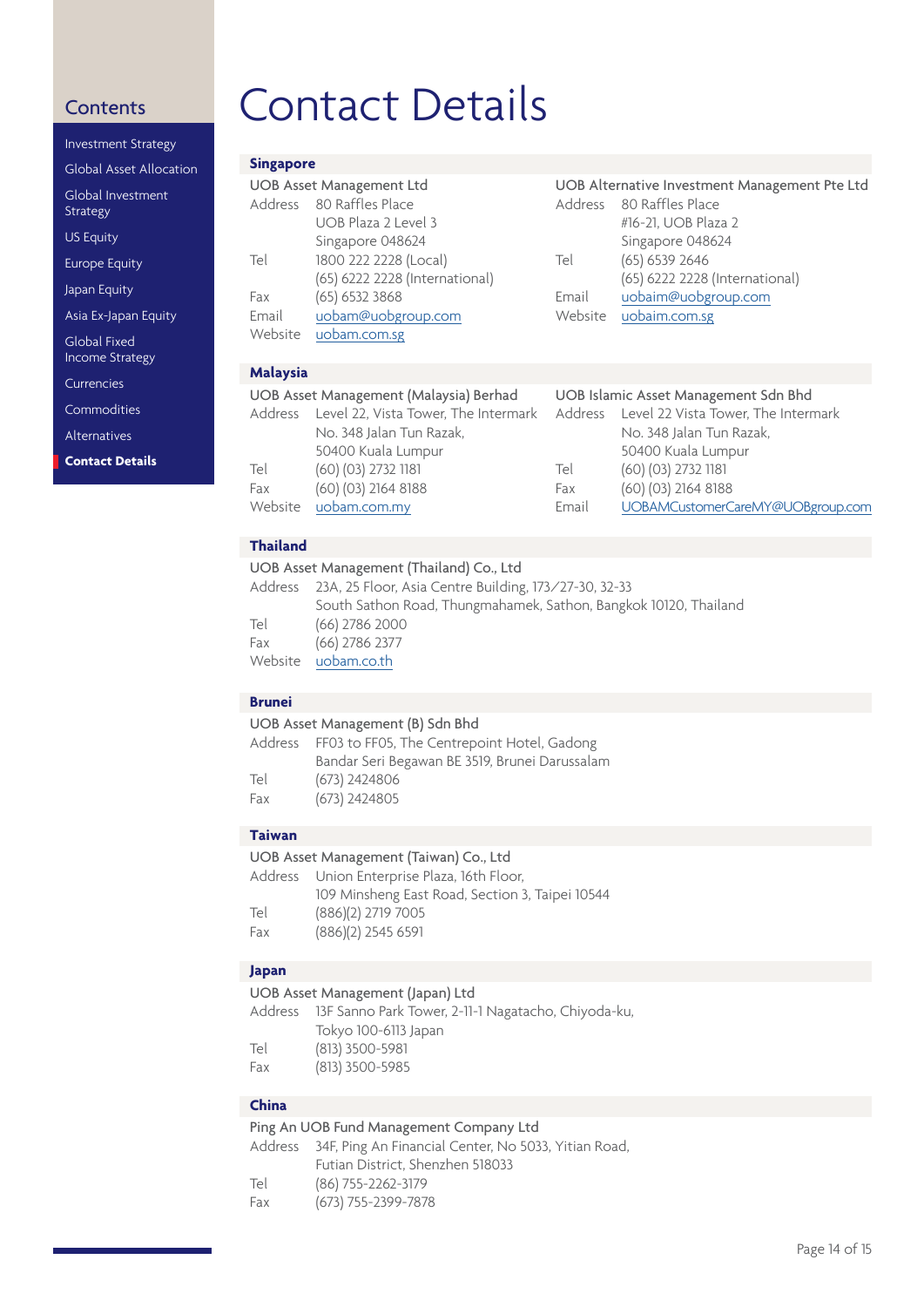#### Investment Strategy

Global Asset Allocation

Global Investment Strategy

US Equity

Europe Equity

Japan Equity

Asia Ex-Japan Equity

Global Fixed Income Strategy

Currencies

Commodities

Alternatives

Contact Details

#### **Important Notice & Disclaimer**

This publication shall not be copied or disseminated, or relied upon by any person for whatever purpose. The information herein recommendation or advice to buy or sell any investment product, including any collective investment schemes or shares of companies mentioned within. Although every reasonable care has been taken to ensure the accuracy and objectivity of the information contained in this publication, UOB Asset Management Ltd ("UOBAM") and its employees shall not be held liable for any error, inaccuracy and/or omission, howsoever caused, or for any decision or action taken based on views expressed or information in this publication. The information contained in this publication, including any data, projections and underlying assumptions are based upon certain assumptions, management forecasts and analysis of information available and reflects prevailing conditions and our views as of the date of this publication, all of which are subject to change at any time without notice. Please note that the graphs, charts, formulae or other devices set out or referred to in this document cannot, in and of itself, be used to determine and will not assist any person in deciding which investment product to buy or sell, or when to buy or sell an investment product. UOBAM does not warrant the accuracy, adequacy, timeliness or completeness of the information herein for any particular purpose and expressly disclaims liability for any error, inaccuracy or omission. Any opinion, projection and other forward-looking statement regarding future events or performance of, including but not limited to, countries, markets accounting, legal, regulatory, tax or other advice. The information herein has no regard to the specific objectives, financial situation and particular needs of any specific person. **You may wish to seek advice from a professional or an independent financial adviser about the issues discussed herein or before investing in any investment or insurance product. Should you choose not to seek such advice, you should consider carefully whether the investment or insurance product in question is suitable for you.** In the event of any discrepancy between the English and Mandarin versions of this publication, the English version shall prevail. The contents in this report were updated as at August 2016.

UOB Asset Management Ltd Co. Reg. No. 198600120Z